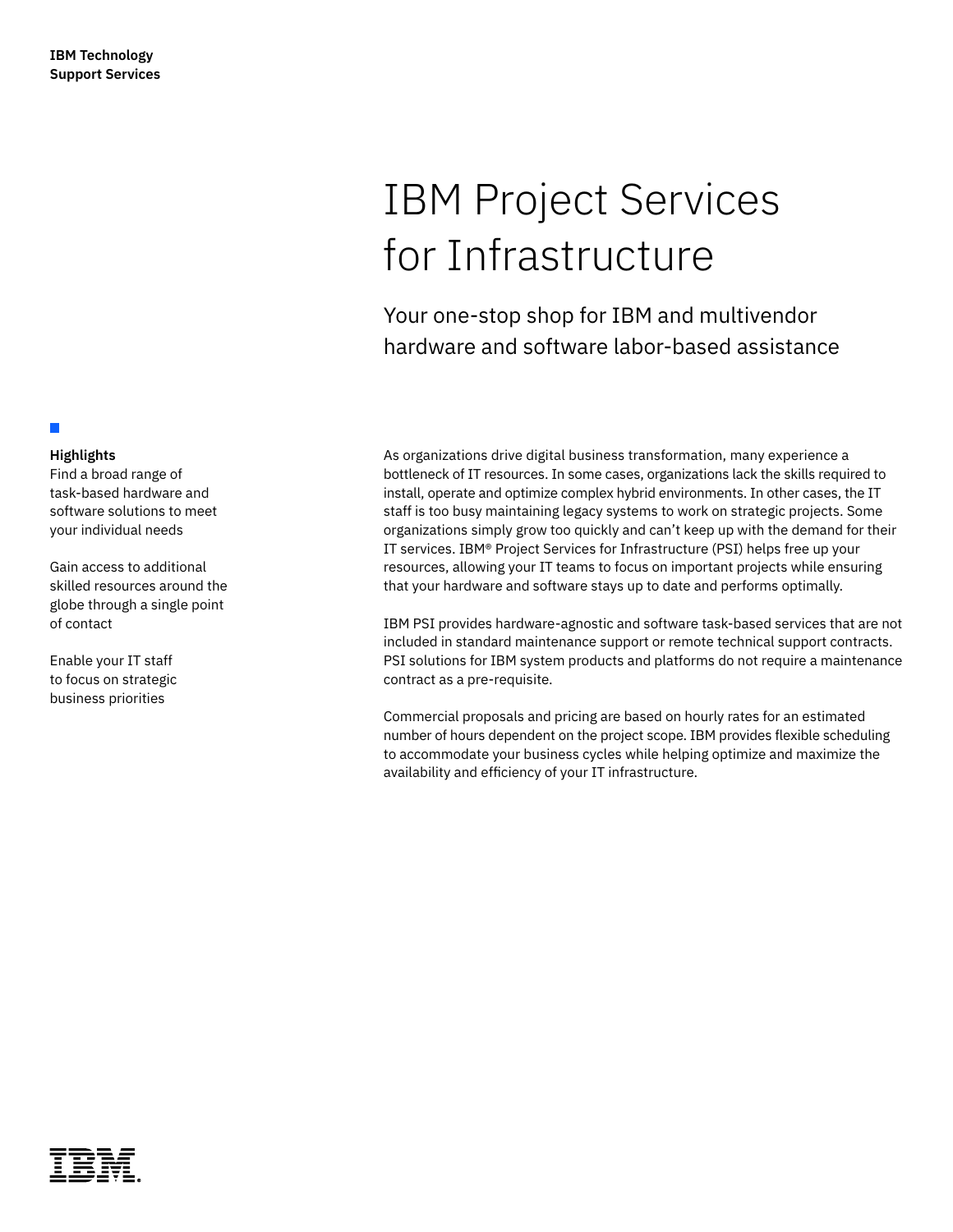#### **Find a broad range of task-based hardware and software solutions to meet your individual needs**

IBM PSI provides services for short-term hardware projects including installation, relocation, removal, replacement of parts or units, configurations changes, image restoration and firmware updates. With IBM PSI, you get single-source support that can help prevent unplanned downtime with proactive service from an industry leader. IBM has decades of experience supporting both IBM and multivendor products, with a demonstrated history of service delivery, support and reliability.

#### **Gain access to additional skilled resources around the globe through a single point of contact**

There may be times when your in-house IT staff lack the skills to complete certain tasks in a timely manner or they are simply too short-staffed to complete outstanding tasks. IBM PSI provides a way to supplement your IT staff for both routine tasks and more complex projects. This can include such tasks as reviewing existing data center operations and providing insights or recommendations for improvement, conducting health checks, architecture surveys, inspections, layout diagramming and managing large scale projects. It's also possible to leverage IBM PSI for skills transfers so that your staff can learn and perform these tasks in the future.

#### **Enable your IT staff to focus on strategic business priorities**

Maintaining legacy systems while driving a digital transformation places an extra burden on your IT staff, diverting their time away from strategic business goals. IBM PSI can augment your in-house IT staff by assisting with day-to-day infrastructure tasks and freeing them up to focus on innovating, growing and digitally transforming.

#### **Conclusion**

Regardless of the reasons behind your need for additional IT resources, IBM is dedicated to keeping you and your customers' businesses running around the clock. When you combine IBM product and solution certifications with more than 230 external technical certifications, you gain access to a team of experts who understand heterogenous IBM and multivendor hardware and software environments and is here to help you with everything from the simplest to the most complex of IT tasks.

#### **Why IBM?**

IBM is well-positioned to be your single vendor; delivering not only world-class support, but also technical services for IBM and multivendor hardware and software solutions. IBM has over 30 years of experience providing multivendor maintenance and support for approximately 30,000 IBM and other third-party hardware and software products. With a global footprint that extends to over 130 countries, you can rest easy knowing that resources are available when you need them. With a world-class provider dedicated to delivering an exceptional client experience as measured by our Net Promoter Scores, you can feel confident that we will work with you for the best possible outcomes.

#### **For more information**

To learn more about IBM Project Services for Infrastructure, contact your IBM representative or IBM Business Partner® or complete this [form](https://www.ibm.com/account/reg/us-en/signup?formid=MAIL-systems) for an IBM representative to contact you.